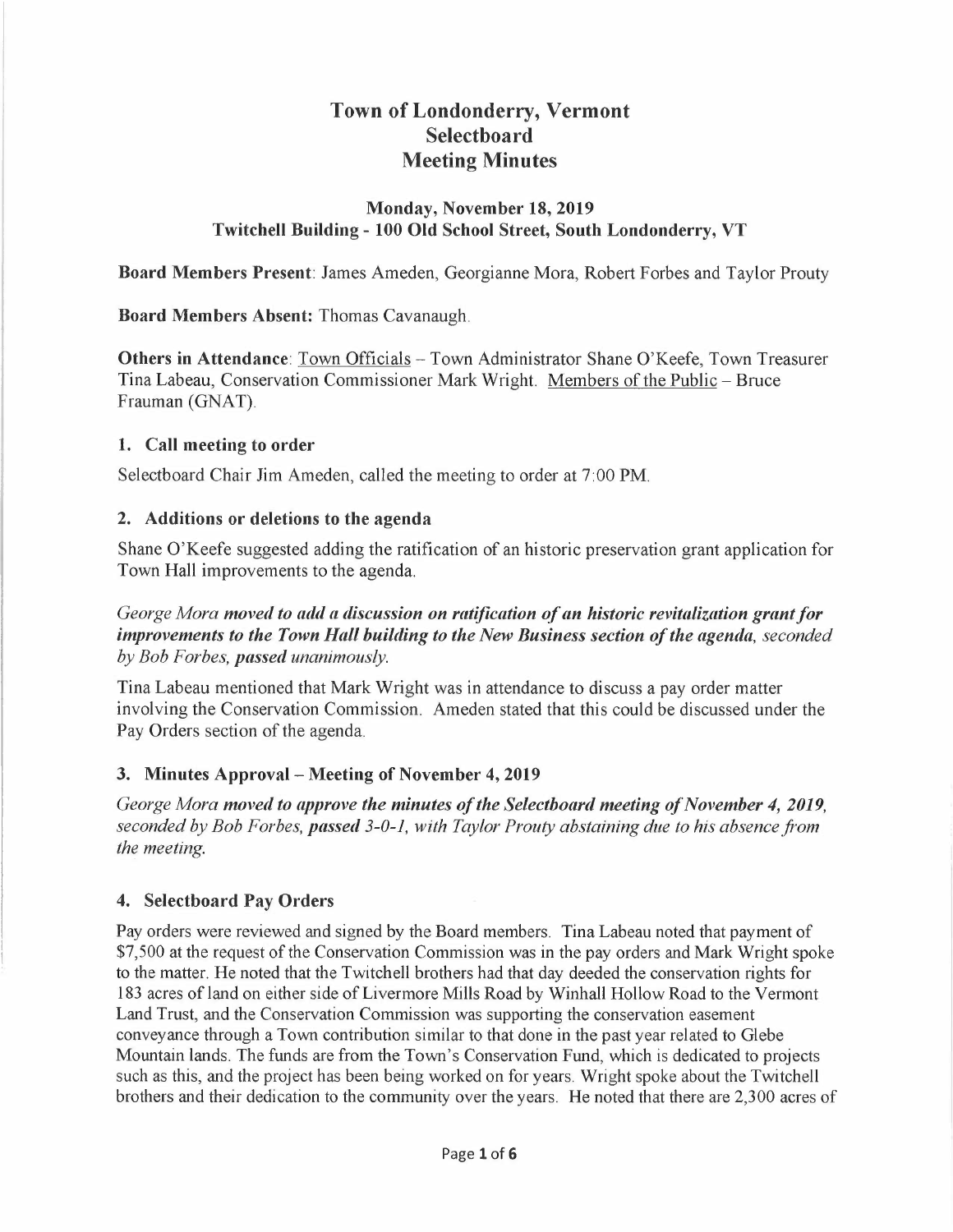land in Londonderry that have had their development rights conveyed to the Vermont Land Trust, which is significant.

There was discussion about other properties in town with potential for conservation easements. Wright spoke about the conservation easement process and noted that it simply protects the land from future development and does not affect the taxation status of the property.

Wright left the meeting at 7: 10 **PM.** 

# **5. Announcements/Correspondence**

**Cannabis Legislation – O'Keefe noted that included in the meeting packet was an email received** from the Vermont League of Cities and Towns regarding pending cannabis regulation legislation (S.54), that includes a recommended resolution for the Board's consideration. There was a brief discussion about commercial cannabis, local control and the potential for local tax revenue.

It was agreed to put this matter on an upcoming meeting agenda and to invite Rep. Kelly Pajala to discuss the legislation.

**Town Office Holiday Closure -** Tina Labeau noted that the Town Office would be closed on Thanksgiving and the day after.

# **6. Visitors and Concerned Citizens**

None.

# 7. **Town Officials Business**

# **a. Town Treasurer - Review draft 2019 Town Audit**

Labeau presented to the Board the final 2019 audit along with final a management letters from the auditing firm of Sullivan, Powers and Co., which was received the previous Friday. She mentioned that there were no changes from the draft version already distributed to the Board, and stated that she had only three matters to reply to the auditor about, which she has done, and will try to remedy them to address the recommendations. She noted that she has already started with journal entries presented at the meeting, such as the school tax payment. She added that journal entries in the past had not gone to the Board for approval but will now due to the auditor recommendation for the sake of transparency. It was also mentioned that the upcoming budget will show both revenues and expenditures for projects, such as those funded through grants.

# **8. Transfer Station**

### **a. Updates**

None.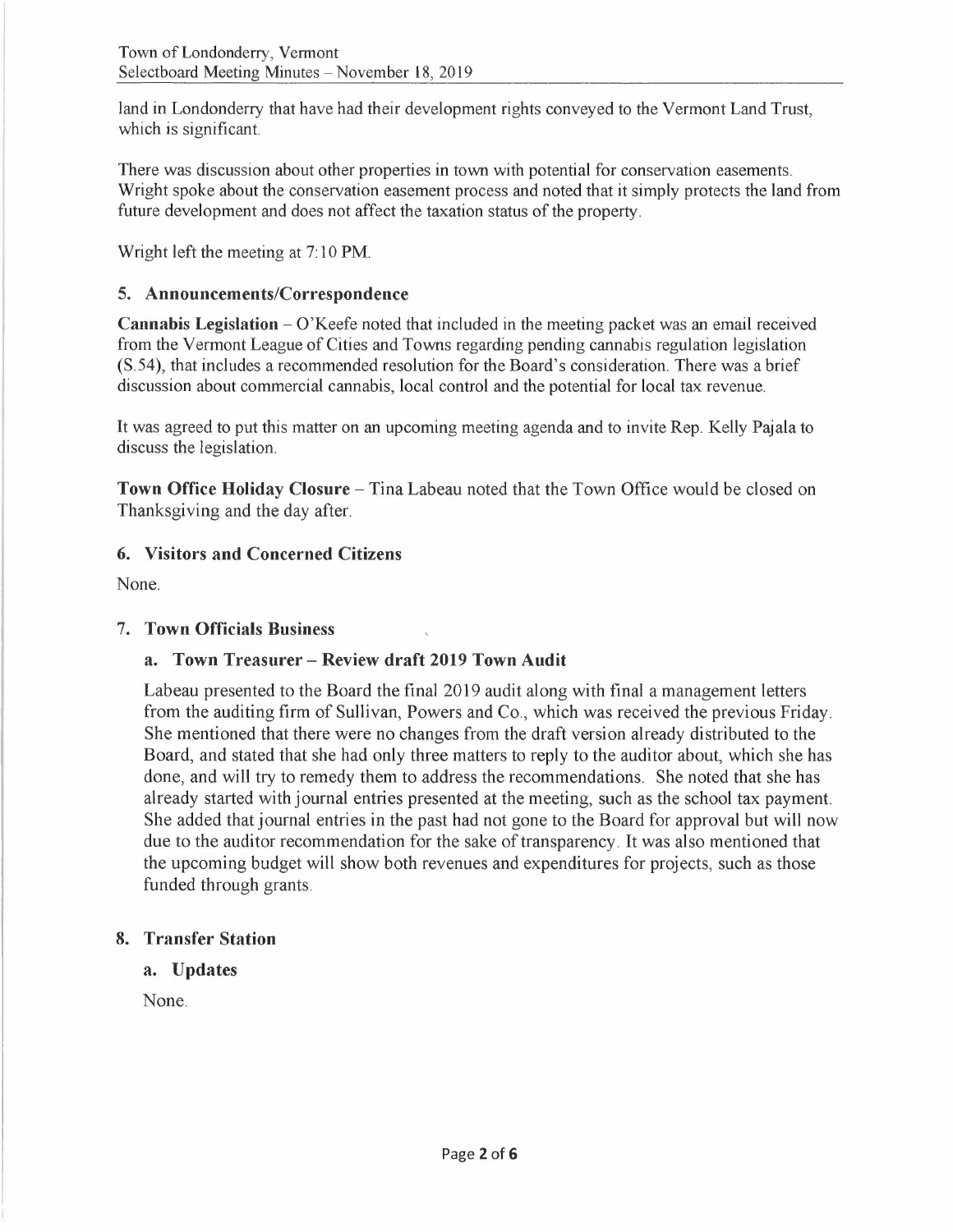# **b. Holiday pay/leave for days when facility is closed**

Ameden mentioned the issue of full-time employees at the Transfer Station and their concern about both Christmas and New Year's Day falling on a Wednesday, which is the day the facility is closed and they are not normally working. He stated that they want the paid holiday and an alternate day off. He mentioned that they may just want to get a day off for the holidays at a later date.

O'Keefe noted that personal days granted expire at the end of the year, so any days granted should be allowed to be used within a certain timeframe. The Board wanted to make sure that the two employees take the day off at different times to ensure the facility can remain open.

It was clarified that the employees would get paid for the Wednesday holidays, even though not scheduled to work, and would then get an unpaid personal day off; in essence getting paid in advance for that day off.

*Bob Forbes moved that the Transfer Station Crew gets an unpaid floating day off because Christmas and New Year's Day on their normal day off, that they will be paid for the two holidays, and the days off are to be used within 60 days of each holiday, seconded by Taylor Prouty, passed unanimously.* 

# **9. Roads and Bridges**

# **a. Updates**

Ameden mentioned that the new truck is expected to arrive this week.

It was mentioned that there are no applications received as of yet for the open Highway Crew position. Mora inquired whether the Town would be OK with maintenance with only two Highway Department employees. Ameden noted that we're doing well right now and noted that with two tandem trucks the employees should be more efficient due to salt and sand carrying capacity of the vehicles.

There was additional discussion on recruitment efforts for the open position, including use of the community forum and web-based services such as Indeed.

# **b. Request for use of Lowell Lake Road for VAST access - Chester Snowmobile Club**

The Board reviewed a request from the Chester Snowmobile Club for permission to continue to use Lowell Lake Road for snowmobiling. Ameden noted that the Town has never had problems with their use of the road and that they do a nice job not using the main part of the road. O'Keefe noted that a club member we spoke with stated that they'd be happy to attend a meeting if there were any questions or concerns.

*Bob For bes moved to approve the request from the Chester Snowmobile Club to use a*  portion of Lowell Lake Road for snowmobiling between December 15, 2019 and April 15, *2020, and authorize the Town Administrator to execute a Vermont Association of Snow*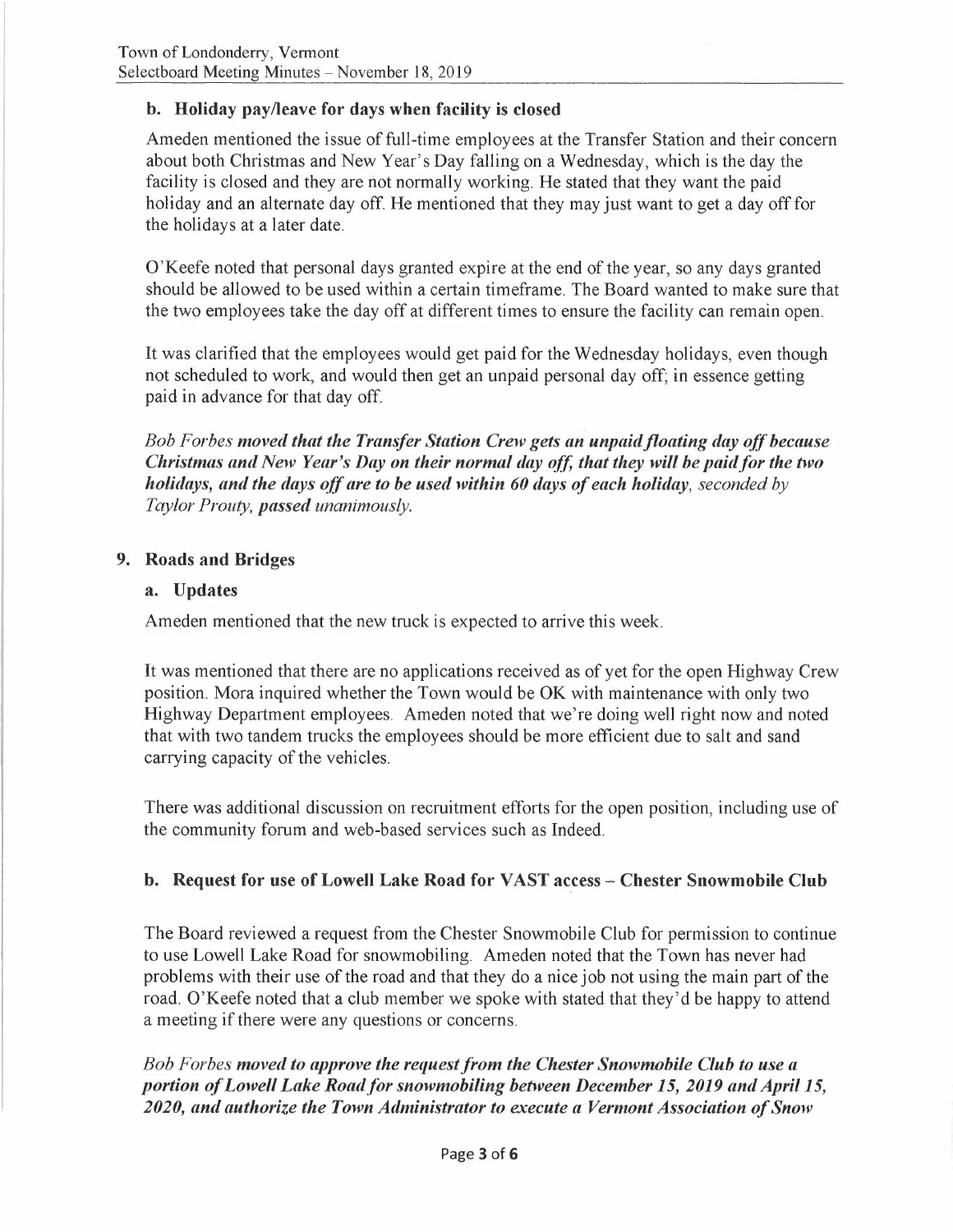*Travelers, Inc. landowner permission form on behalf of the Town, seconded by George Mora, passed unanimously.* 

# **c. Discuss VTrans Better Roads grant**

O'Keefe mentioned that a new round of VTrans Better Roads grant was recently announced. These grants assist Town with compliance with the Municipal Roads General Permit to avoid stormwater impacts. He recommends applying for \$60,000 of funds to supplement the \$175,000 VTrans Structures grant to complete the Derry Woods Road culvert replacement project that has been on the books for many years and is likely to cost more than the existing grant. He has asked the project engineer for new project cost estimates in order to put together the grant application. He mentioned that he is waiting on a final federal permit and hopes to put the project put to bid in the next month or so to get a better fix on the price, with bids subject to Town Meeting-approved funding as necessary.

Ameden mentioned that when the project was priced out in the past there were elements of the project that Town forces could do to reduce the project cost. O'Keefe said that the project engineer believes that efforts to channel the water and keep the road open during the project create elevated costs. There was discussion about opening up access to Cobble Ridge Road to allow for Derry Woods Road to be closed to traffic.

O'Keefe asked for permission to apply for the grant in the amount of \$60,000 for the Derry Woods Road culvert.

*George Mora moved to authorize the Town Administrator to submit an application for funding under the VTrans Better Roads Grant Program for supplementary funds for the Derry Woods Road culvert project, seconded by Taylor Prouty, passed unanimously.* 

### **d. Other matters**

Ameden noted that there may be a request for improvement and maintenance of a Town trail at the end of Under the Mountain Road by an adjacent landowner, and Road Foreman Josh Dryden is doing research on this.

There was an extended conversation about legal, policy and maintenance considerations of Town highways, particularly Class 4 highways, and Town trails. Ameden stated that any such request would have to be considered by the Board.

### **10. Old Business**

### **a. Septic Fields closeout**

O'Keefe mentioned that "end-of-certification" tests were just received and the former septage fields now meet the pH requirements and he was in the process of doing the final closeout request to the ANR-DEC Waste Management & Prevention Division. He distributed letters recently received from the Division indicating that there are new sampling requirements required by the end of the calendar year to address state-wide concerns over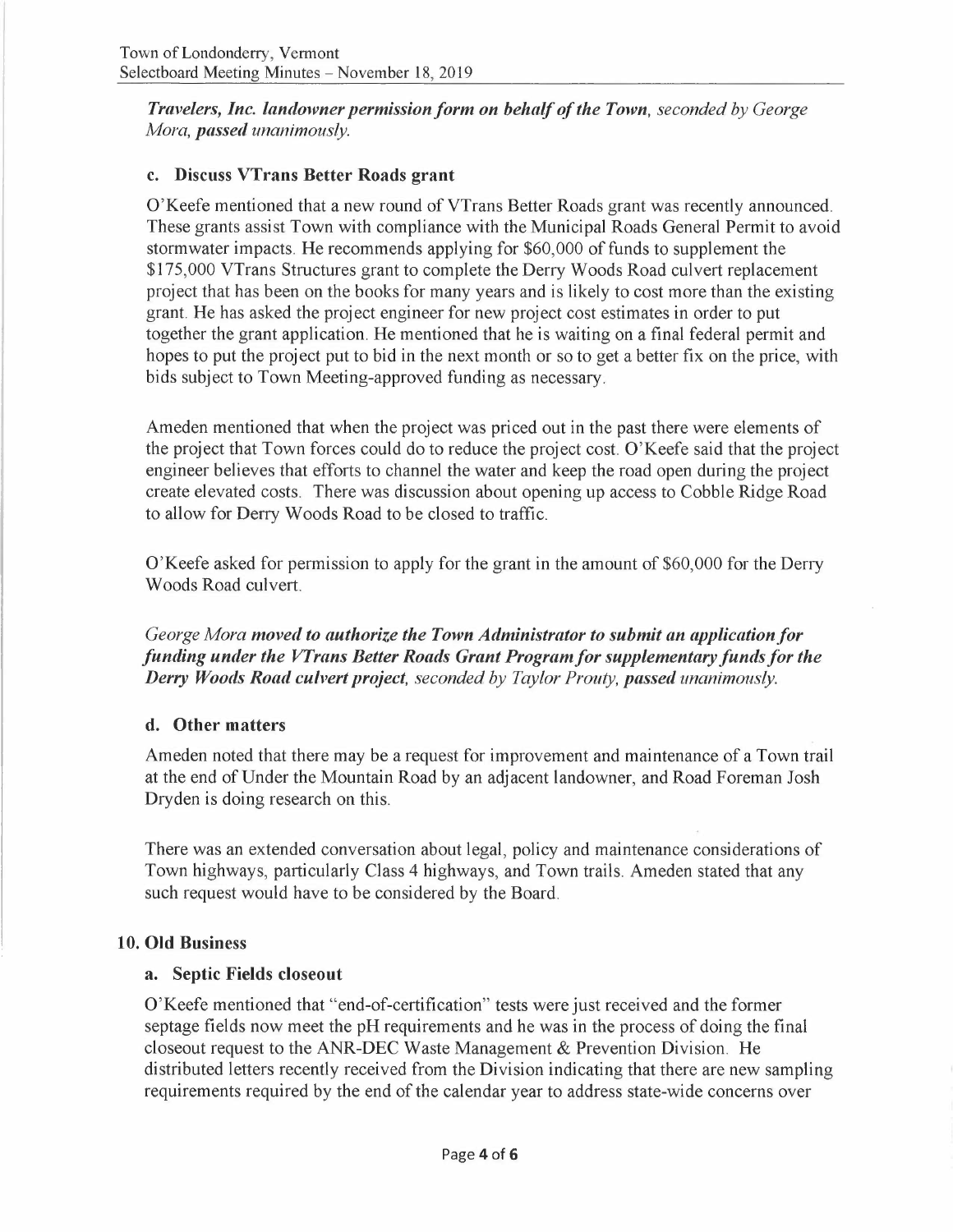per- and polyfluoroalkyl substances (PF AS). He noted that these came in at the last minute in the septic fields closure process and will have unbudgeted costs associated with them. He said he would like to object to the requirement, noting that there does not appear to be a reasonable way to differentiate groundwater conditions specific to the septic fields when they are in such close proximity to a closed landfill. Absent an exemption by the Division, the Town will have to move forward very soon with the sampling protocol at a cost to be determined.

O'Keefe asked for authority to submit paperwork to close out the permit.

*George Mora moved to authorize the Town Administrator to submit closeout documentation to the Agency of Natural Resources Department of Environmental Conservation to close out the solid waste permit for the former septic fields, seconded by Bob Forbes, passed unanimously.* 

# **11. New Business**

# **a. Selectboard meeting location/use of office space**

On behalf on himself and Sharon Crossman, O'Keefe requested that the Board consider moving its meetings to the large meeting room as the Selectboard office in which they now work is overcrowded and a difficult space in which to conduct business.

Mora spoke about the previous times when the meetings were held in the larger space and how the table setup and sound was not ideal. She suggested that the Board's table and chairs be moved to that space and that the Board continue to meet around the table as opposed to facing the audience akin to a tribunal. O'Keefe said he has been looking into acoustic panels to help with the sound. He mentioned desks in the large meeting room could be moved into the office

Forbes spoke about Town Office renovations and how that work would address the needs of the Board meeting. He mentioned that the existing room did not adequately accommodate more than a few people attending meetings.

*George Mora moved to hold Selectboard meetings in the large meeting room at the Town Offices moving forward, using the Selectboard tables and chairs, seconded by Taylor Prouty, passed unanimously.* 

# **b. Ratification of historic revitalization grant for improvements to the Town Hall building**

O'Keefe noted that Planning Commissioners Sharon Crossman, Larry Gubb and Mimi Lines have been working on a Preservation Trust of Vermont historic structures revitalization grant that was announced last week and was due on the meeting date, and given the tight timeframe for submission the application has been submitted and it is appropriate for the Board to ratify that action. The grant application seeks funding for the renovation of the Town Hall building.